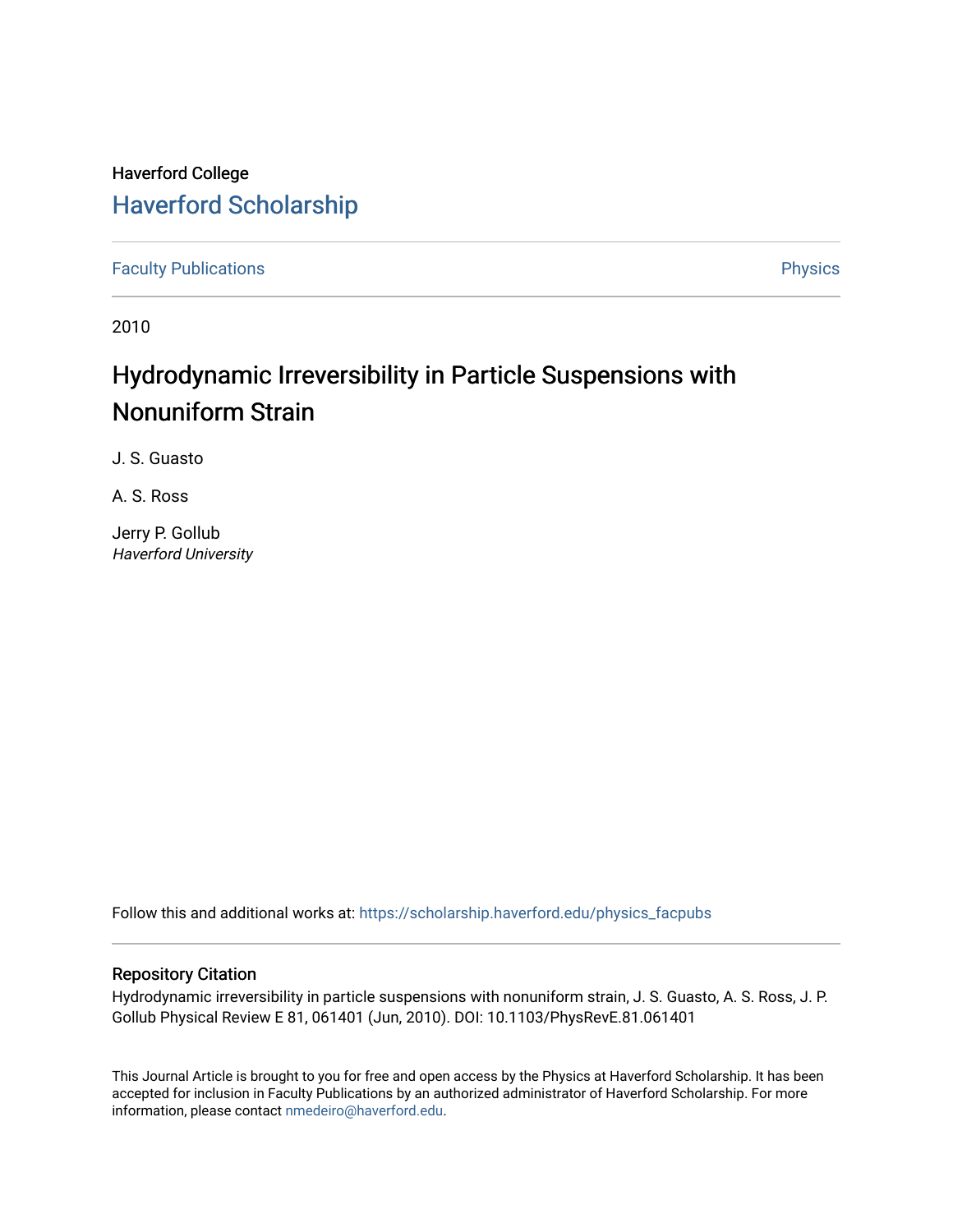# **Hydrodynamic irreversibility in particle suspensions with nonuniform strain**

Jeffrey S. Guasto,<sup>1</sup> Andrew S. Ross,<sup>1</sup> and J. P. Gollub<sup>1,2</sup>

1 *Department of Physics, Haverford College, Haverford, Pennsylvania 19041, USA* 2 *Department of Physics, University of Pennsylvania, Philadelphia, Pennsylvania 19104, USA*

Received 29 December 2009; revised manuscript received 2 March 2010; published 10 June 2010-

A dynamical phase transition from reversible to irreversible behavior occurs when particle suspensions are subjected to uniform oscillatory shear, even in the Stokes flow limit. We consider a more general situation with nonuniform strain (e.g., oscillatory channel flow), which is observed to exhibit markedly different dynamics. The onset of irreversibility is delayed, and occurs simultaneously across the entire channel. This behavior is only partially explained by self-organization and shear-induced migration. The onset is accompanied by longrange correlated particle motion even at the channel center, where the strain is negligible; this motion prevents the system from evolving into a reversible state.

DOI: [10.1103/PhysRevE.81.061401](http://dx.doi.org/10.1103/PhysRevE.81.061401)

: 83.80.Hj, 47.57.E-, 47.15.G-, 47.52.+j

# **I. INTRODUCTION**

Suspensions of non-Brownian particles were recently shown to flow irreversibly when subjected to sufficiently high, uniform oscillatory strain  $[1]$  $[1]$  $[1]$  even at low Reynolds number (Stokes flows). The significance of this phenomenon is enhanced by the fact that time reversibility is one of the most basic symmetries of physics, and Stokes flows have long been used to demonstrate hydrodynamic reversibility. Furthermore, a distinct threshold strain amplitude was found above which particles fail to return to their original positions upon flow reversal. This system provides one of the few confirmed examples of a nonequilibrium phase transition  $[2]$  $[2]$  $[2]$ . Since suspensions are an important class of fluids in chemical, biological, and industrial applications, the appearance of complex dynamics in such flows is significant. These experiments have led to a number of theoretical works aimed at explaining the nonequilibrium phase transition  $\left[3\text{-}5\right]$  $\left[3\text{-}5\right]$  $\left[3\text{-}5\right]$ .

Random, irreversible particle interactions provide a mechanism for particle self-organization, which leads to a divergent relaxation time at the onset of irreversibility. Similarities have been demonstrated between this transition and plastic depinning phenomena  $\lceil 6 \rceil$  $\lceil 6 \rceil$  $\lceil 6 \rceil$ . Uniformly sheared particle suspensions can also exhibit self-organized criticality (SOC) [[7](#page-4-5)] when random interactions and gravitational settling compete.

It has not yet been determined how irreversible particle motion develops in suspension flows that are strained inhomogeneously, a far more general situation. In this paper, we consider the onset of irreversible behavior for dense suspensions (40% by volume) in an oscillatory channel flow. Here, the strain is largest near the walls and negligible at the center, so some regions may locally exceed the critical strain amplitude, while others do not. We find that the transition to irreversibility is markedly different compared to the Couette flow case studied previously. Self-organization and shearinduced migration contribute to a delayed, simultaneous onset of critical behavior across the channel. However, nonlocal particle activity generated in high strain regions near the channel walls prevents the system from becoming reversible even where the strain is negligible, i.e., at the channel centerline. In contrast to the Couette flow case, the fluctuation relaxation time does not diverge at the transition.

#### **II. EXPERIMENTAL METHODS**

Polymethylmethacrylate (PMMA) particles with a diameter  $d=220\pm10$   $\mu$ m are suspended at a bulk average volume fraction  $\bar{\phi}$ =0.4 in an index of refraction and density matched solvent ( $\rho = 1.18$  g/cm<sup>3</sup>) with a viscosity  $\mu$  $\approx$  3000 cP [[2,](#page-4-1)[10,](#page-4-6)[11](#page-4-7)]. The large particle size and solvent viscosity render the particles essentially non-Brownian. A small amount of fluorescent dye (Rhodamine 6G) is added to the fluid for visualization purposes. The channel consists of a slot (width  $2a=0.5$  cm, depth  $2b=1.5$  cm, and length *L* = 15.0 cm) machined into an optically clear, cast acrylic block. The walls are polished to remove tool marks and an acrylic plate is bonded to the block to close the channel. The suspension is driven in an oscillatory manner using a syringe pump with a low viscosity silicone oil. The interface between the oil and suspension occurs well outside the channel test section [Fig.  $1(a)$  $1(a)$ ].

A laser sheet (514 nm argon ion laser) is used to probe a thin slice ( $\approx$ 100  $\mu$ m) in the bulk of the suspension. The interrogation region ( $\approx$ 1 cm long) is centered along the length of the channel far from the ends at mid-depth. A charge-coupled device (CCD) camera with a long pass filter  $($ >550 nm) images the fluorescent dye in the interstices of the suspension  $\lceil 2,12 \rceil$  $\lceil 2,12 \rceil$  $\lceil 2,12 \rceil$  $\lceil 2,12 \rceil$  allowing the particles to be tracked [Fig.  $1(b)$  $1(b)$ ]. The pump is driven in an approximate square wave pattern (see Video1  $[13]$  $[13]$  $[13]$ ) with a peak flow rate  $Q$  $= 1.0$  ml/min corresponding to a maximum Reynolds number of Re= $\rho Q/2b\mu$ <10<sup>-3</sup>, which ensures Stokes flow conditions. Prior to each experiment, the suspension is mixed thoroughly with a magnetic stirrer bar to provide consistent initial conditions.

With the peak flow rate held constant for all experiments, the strain amplitude, which governs the mobility of the particles, is varied by adjusting the volumetric displacement amplitude of the reciprocating pump. The corresponding driving frequency of the pump is in the range 0.028–0.079 Hz. The suspension is imaged once per period at the same frequency driving the pump for 500 cycles to capture net deviations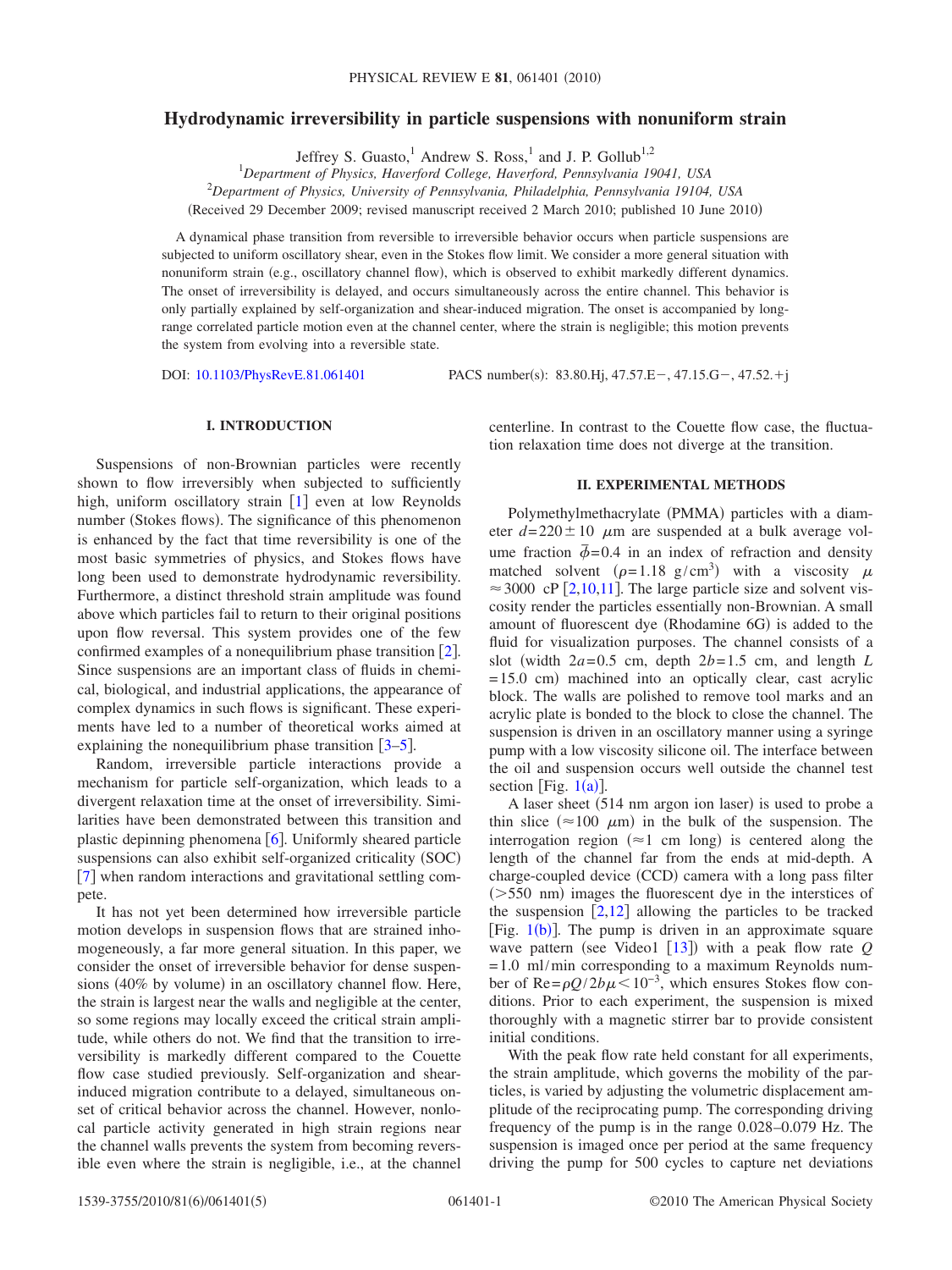<span id="page-2-0"></span>

FIG. 1. (Color online) (a) The apparatus uses a syringe pump to drive an oscillating suspension flow. A laser sheet probes a thin plane, which is imaged from below by a CCD camera with a long pass filter. (b) The laser sheet excites fluorescent dye in the interstices between particles, making them visible. (c) Particle tracks overlaid on a multiple exposure image sampled once per period for 35 cycles demonstrates the irreversible behavior especially in high strain regions near the wall.

from reversible particle trajectories measured using particle tracking algorithms  $[14]$  $[14]$  $[14]$ . Following the time-lapse imaging, higher speed imaging (5 fps) provides a measurement of the displacement profile,  $\delta(y)$ , which is used to obtain the strain amplitude,  $\gamma = d\delta/dy$  [Fig. [2](#page-2-1)(a) and inset]. The corresponding steady-state concentration profiles,  $\phi(y)$  are also obtained from these measurements and shown in Fig.  $2(b)$  $2(b)$ . All measurements are averaged about the channel centerline to improve the statistical sampling. The overall strain is parameterized by the largest strain in the system,  $\gamma_0$ , which occurs at the wall.

## **III. RESULTS**

Irreversible phenomena such as shear-induced migration have long been observed in suspensions  $[15-17]$  $[15-17]$  $[15-17]$ . Numerous experiments and simulations have been aimed at understanding particle migration in pressure-driven pipe and channel flows  $[18–20]$  $[18–20]$  $[18–20]$  $[18–20]$ . Two regimes of migration are observed in oscillatory pressure-driven systems  $[21-23]$  $[21-23]$  $[21-23]$ , where large oscillation amplitudes cause migration to the centerline, and small amplitudes produce a slight migration toward the

<span id="page-2-1"></span>

FIG. 2. (Color online) (a) Local strain amplitude estimated from the measured particle displacement profiles (inset). (b) The steadystate particle concentration profiles show significant shear-induced migration at large wall strain amplitudes; the local volume fraction peaks at the channel center.

walls. In the present study, negligible migration is observed for the smallest strain amplitudes tested [Fig.  $2(b)$  $2(b)$  $2(b)$ ]. However, significant migration toward the centerline is observed at large oscillation amplitude. This is accompanied by a wellknown progressive blunting of the displacement profiles shown in Fig.  $2(a)$  $2(a)$  (inset) for large strain amplitudes, due to the increased bulk viscosity associated with the locally elevated volume fraction at the channel center. While the bulk effects of these phenomena are well documented, their consequences for particle self-organization and the onset of irreversibility were unknown.

#### **A. Steady-state fluctuations**

The mean square particle displacements (MSDs) measure the degree of irreversibility or particle "activity." We use the stream-wise diffusivity,  $D_x = \langle \Delta x^2 \rangle / 2N$ , (MSD per cycle), and we omit transients occurring in the first  $\sim$  200 cycles when considering steady-state measurements. For small wall strain amplitude, the particle trajectory deviations are negligible and thus reversible. As the wall strain increases, we observe a rapid rise of the particle diffusivity in the high strain regions near the walls, and a markedly slower increase near the center  $(D_y)$  is somewhat smaller, but shows similar trends) [Fig.  $3(a)$  $3(a)$ ]. The irreversible nature of the system at large wall strain amplitude is illustrated in Fig.  $1(c)$  $1(c)$  by periodically sampled particle tracks over 35 cycles (see also Video2 [[13](#page-4-9)]). We note that the largest fluctuations occur slightly away from the channel walls, as previously observed in steady flows [[19](#page-5-6)].

Irreversible behavior does not occur only where the local strain amplitude surpasses a critical value  $\gamma \ge \gamma$  [[1](#page-4-0)[,2](#page-4-1)]. As the wall strain amplitude is increased, regions in the center of the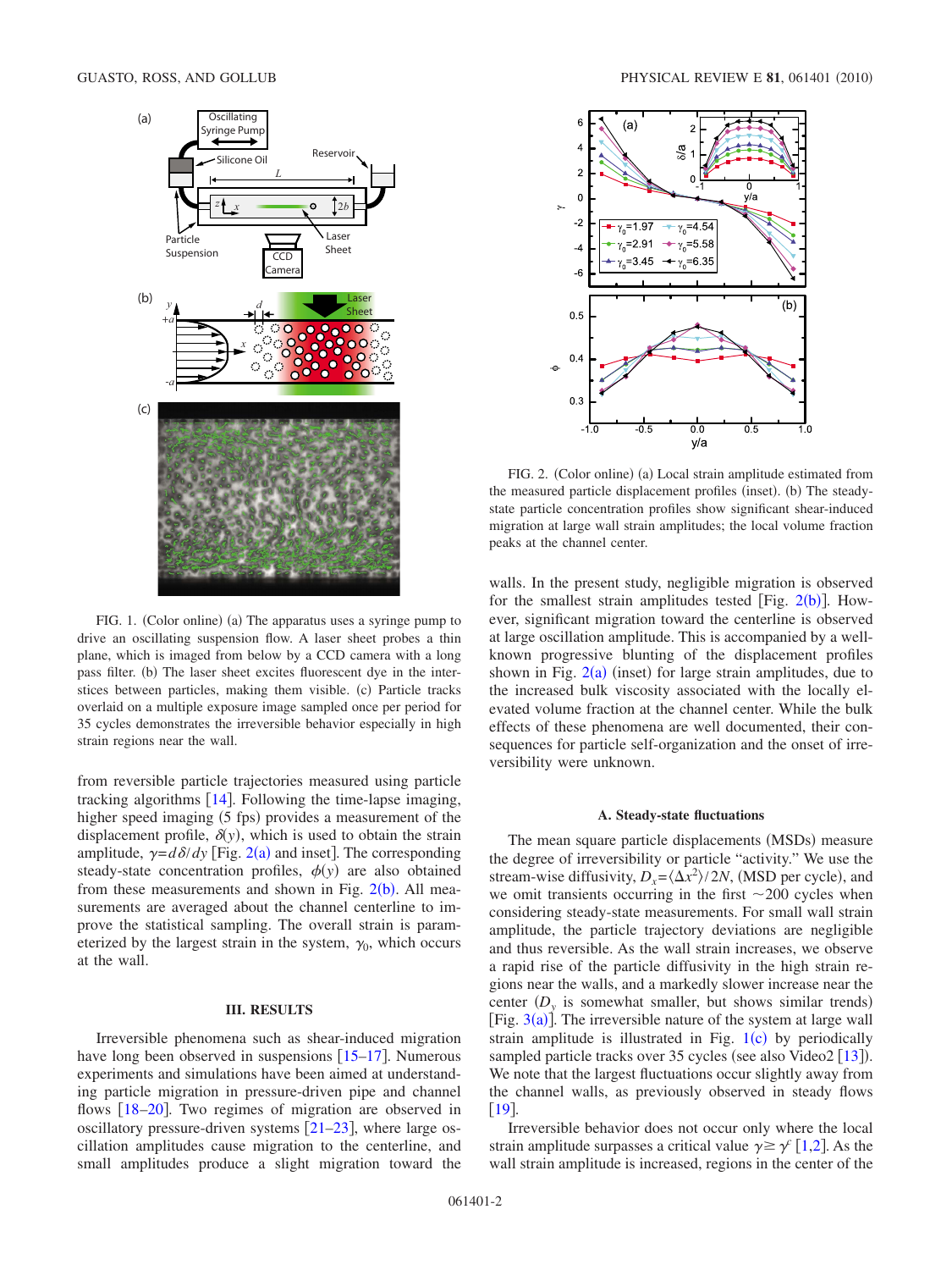<span id="page-3-0"></span>

FIG. 3. (Color online) (a) For fixed wall strain amplitude, the particle diffusivity  $D_x$  is largest near the channel walls, and also rises with the wall strain amplitude for any fixed position. (b) A subset of the same data shows that the development of irreversibility is simultaneous throughout the channel.

channel  $(y/a=0)$ , where the local strain is negligible, show an increase in diffusivity of two orders of magnitude Fig.  $3(a)$  $3(a)$ ]. Although the rate of increase is greater near the wall, the local diffusivity shows a nearly exponential increase with the wall strain amplitude including the centerline, where the local strain amplitude is negligible [Fig.  $3(b)$  $3(b)$ ].

#### **B. Transition to irreversibility**

The transition to irreversibility in uniformly sheared particle suspensions has been shown to exhibit the characteristics of a continuous phase transition. The characteristic relaxation time  $\tau$  for periodically sampled particle fluctuations to reach a steady state was shown to diverge at the onset of irreversibility in the case of uniformly strained suspensions [2](#page-4-1). Following the analysis of Corté *et al.*, the relaxation time is obtained by fitting a time series of the local particle MSDs consisting of 500 cycles from periodically sampled data to  $f(t) = (f^0 - f^{\infty})e^{-t/\tau}/t^{\alpha} + f^{\infty}$ , where  $\alpha = 0.6$  and  $f^0$  and  $f^{\infty}$  are the initial and steady values of the particle MSD, respectively [[2](#page-4-1)]. Figure  $4(a)$  $4(a)$  (inset) shows sample time series for both low and high strain with fits for  $y/a = 0.44$  (see also Video2 [[13](#page-4-9)]).

For small wall strains, particles reorganize quickly within a few cycles  $(\tau < 10$  cycles) and settle into a reversible steady state. As the wall strain is increased,  $\tau$  increases abruptly across the entire channel at  $\gamma_0^c \approx 3.4$  indicating a simultaneous onset of irreversible behavior [Fig.  $4(a)$  $4(a)$ ]. Thus, the local critical strain is elevated at the wall and depressed near the channel center (compared to  $\gamma = 1.6$  for  $\bar{\phi} = 0.4$  in uniform shear) [[1](#page-4-0)]. We also note that  $\tau$  does not diverge, but rather maintains an elevated value ( $\approx$ 130 cycles) as  $\gamma_0$  increases further.

<span id="page-3-1"></span>

FIG. 4. (Color online) (a) Particle fluctuation relaxation time increases abruptly with wall strain amplitude across the entire channel. Inset: sample mean square displacement time series for  $\gamma_0$  $= 2.8$  ( $\square$ ) and  $\gamma_0 = 4.0$  ( $\square$ ) at  $y/a = 0.44$  with fits. (b) The local critical strain,  $\gamma^c$ , observed at the global onset  $\gamma_0^c \approx 3.4$ , as a function of the local concentration,  $\phi$ . The much steeper variation here compared with the uniformly strained case demonstrates that concentration variations alone are insufficient to account for the simultaneous criticality across the channel.

The transition to irreversibility is sensitive to the particle concentration  $[1]$  $[1]$  $[1]$ , and for the conditions tested here, the volume fraction can vary from 30% at the walls to 50% in the center of the channel as a result of shear-induced migration [Fig.  $2(b)$  $2(b)$ ]. The delayed onset of irreversibility can be explained *partially* by this effect. In Fig. [4](#page-3-1)(b), we examine the variation in local critical strain amplitude as a function of the local particle concentration (for the single detected critical wall strain,  $\gamma_0^c$  and compare it to the critical strain amplitude for the previously studied Couette flow. The much steeper variation here compared with the uniformly strained case shows that concentration variations alone are insufficient to explain the simultaneous criticality across the channel.

#### **C. Long-range correlated fluctuations**

An important additional factor is the role of irreversible activity near the walls, which appears to influence the core of the channel some distance away. As evidence for this effect, we note that coordinated particle motion is observed in the center of the channel once  $\gamma_0^c$  has been exceeded [Fig. [1](#page-2-0)(c)] (see also Video2  $[13]$  $[13]$  $[13]$ ). The collective fluctuations appearing in the periodically sampled particle motion draw comparison to the dynamical heterogeneity seen in glassy thermal systems  $[24]$  $[24]$  $[24]$ . Other works have emphasized the importance of "transient clusters" to the rheology and flow of suspensions, which are due to hydrodynamic interactions between particles that can result in collective particle motion  $[25]$  $[25]$  $[25]$ .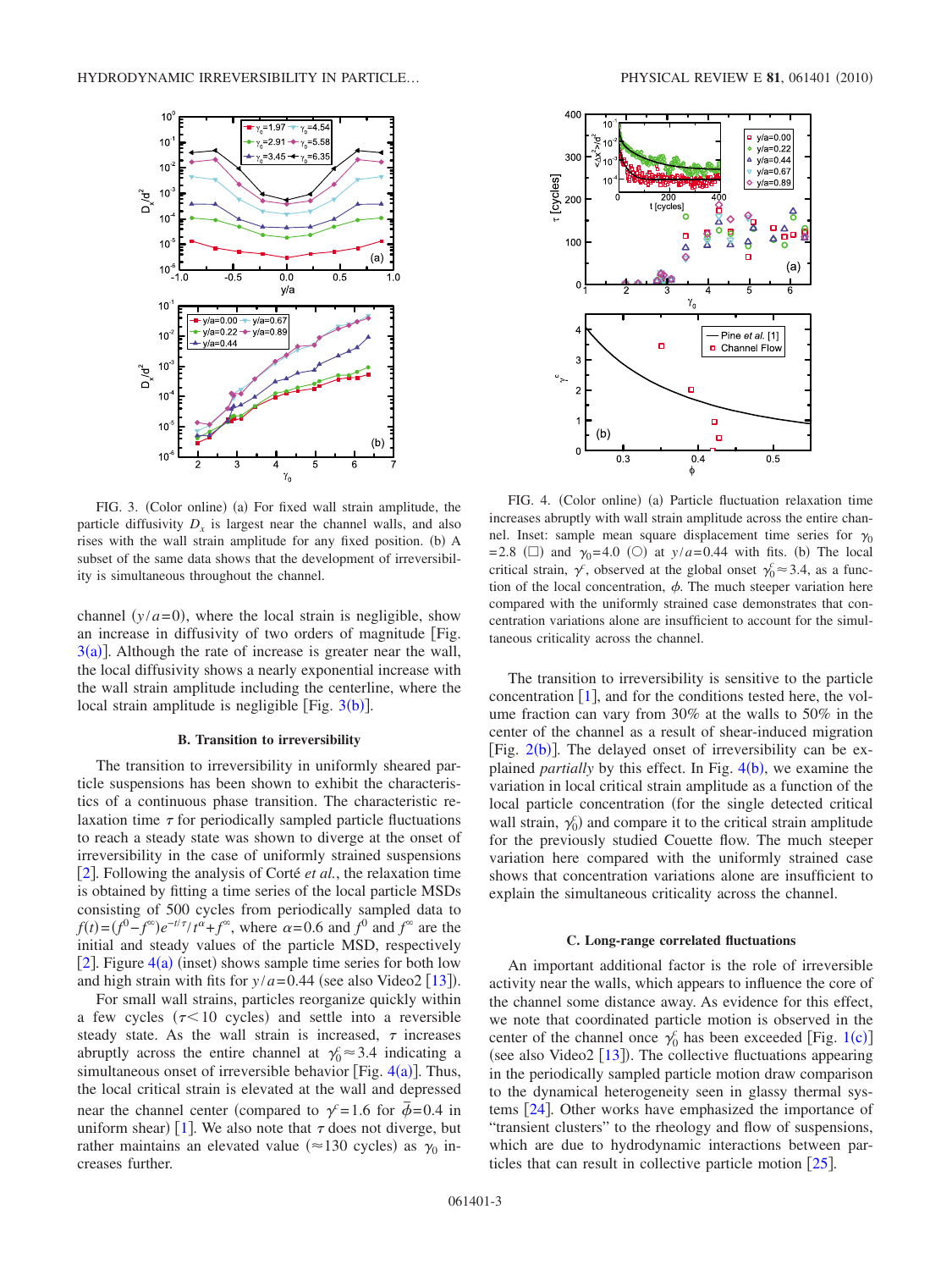<span id="page-4-11"></span>

FIG. 5. (Color online) Nondimensional correlation length as a function of wall strain amplitude  $\gamma_0$  at various positions across the channel. Particle motions in the center of the channel become correlated over a longer range above the critical wall strain amplitude, which indicates that the fluctuations do not arise from local interactions. Inset: nondimensional correlation length as a function of position across the channel for wall strain amplitudes of  $\gamma_0 = 2.3$ ( $\square$ ) and  $\gamma_0$ =4.0 ( $\odot$ ).

We quantified the observed collective motion in the steady state by a displacement correlation function  $g(r')$  $=\langle \Delta \vec{r}_i \cdot \Delta \vec{r}_j \rangle / \langle \Delta \vec{r}_i \cdot \Delta \vec{r}_i \rangle$ , where  $r' = |\vec{r}_j - \vec{r}_i|$  is the magnitude of the separation between any two particles and  $\Delta \vec{r}_i$  is the vector displacement of a given particle in the image plane after a given cycle. The angled brackets denote the ensemble average over all particles, and the vector dot product of the particle displacements accounts for comoving particles in any direction within the image plane. The corresponding correlation length is denoted by  $\xi$  and is computed from exponential fits of  $g(r')$ . The largest measurable correlations are limited by the finite system size.

Below the critical strain amplitude, particle motion in the periodically sampled data is minimal and spatially uncorrelated across the channel [Fig.  $5$  (inset)]. However, once the critical strain amplitude is surpassed, the correlation length increases in the center, but remains small near the walls [Fig. [5](#page-4-11). The larger correlation length of the particle motion in the center region implies that these fluctuations originate from irreversible disturbances some distance away rather than from local particle interactions.

### **IV. CONCLUSION**

We have studied the onset of irreversible motion in particle suspensions in an oscillatory channel flow, where the shear strain is nonuniform. The transition is shown to be quite different from the previously studied Couette flow case in that it does not exhibit a divergent relaxation time. Strikingly, the transition is delayed to higher wall strain amplitude, and occurs simultaneously across the channel, even where the local strain is negligible. We find that selforganization and shear-induced migration alone cannot explain the simultaneous onset. The transition to irreversible dynamics is not governed purely by the local strain, but depends also on disturbances generated some distance away.

It would be interesting to know how our results might be affected by small amounts of Brownian motion, as in colloidal systems  $\lceil 8, 9 \rceil$  $\lceil 8, 9 \rceil$  $\lceil 8, 9 \rceil$ . However, it is not known how the transition to irreversibility might be modified even in the simplest case of uniform shear.

This work is an important step in understanding the coupled behavior of irreversible particle motion (activity), local particle concentration, and imposed strain  $[4]$  $[4]$  $[4]$ . While the nature of the collective particle motion in the periodically sampled case is reminiscent of the dynamical heterogeneity observed in glassy thermal systems  $[24]$  $[24]$  $[24]$ , the origin of the nonlocality is not well understood. Some researchers have emphasized the role of transient aggregates due to hydrodynamic interactions, but friction or mechanical contacts between particles can also result in force chains which transmit nonlocal activity many diameters away [[26](#page-5-9)]. Many challenges remain including consideration of nonlocal effects in models of the transition, the possible role of finite system size, and exploration of other materials such as polydisperse or soft suspensions.

#### **ACKNOWLEDGMENTS**

We thank David Pine and Laurent Corté for helpful discussions, and Bruce Boyes for technical assistance. This work was supported by NSF Grant No. DMR-0803153.

- <span id="page-4-0"></span>[1] D. J. Pine, J. P. Gollub, J. F. Brady, and A. M. Leshansky, Nature ([London](http://dx.doi.org/10.1038/nature04380)) 438, 997 (2005).
- <span id="page-4-1"></span>[2] L. Corté, P. M. Chaikin, J. P. Gollub, and D. J. Pine, [Nat. Phys.](http://dx.doi.org/10.1038/nphys891) **4**[, 420](http://dx.doi.org/10.1038/nphys891) (2008).
- <span id="page-4-2"></span>3 G. Düring, D. Bartolo, and J. Kurchan, [Phys. Rev. E](http://dx.doi.org/10.1103/PhysRevE.79.030101) **79**, [030101](http://dx.doi.org/10.1103/PhysRevE.79.030101)(R) (2009).
- <span id="page-4-14"></span>4 G. I. Menon and S. Ramaswamy, [Phys. Rev. E](http://dx.doi.org/10.1103/PhysRevE.79.061108) **79**, 061108  $(2009).$  $(2009).$  $(2009).$
- <span id="page-4-3"></span>[5] I. Santamaría-Holek, G. Barrios, and J. M. Rubi, *[Phys. Rev. E](http://dx.doi.org/10.1103/PhysRevE.79.031201)* **79**[, 031201](http://dx.doi.org/10.1103/PhysRevE.79.031201) (2009).
- <span id="page-4-4"></span>[6] C. Reichhardt and C. J. OlsonReichhardt, [Phys. Rev. Lett.](http://dx.doi.org/10.1103/PhysRevLett.103.168301) 103[, 168301](http://dx.doi.org/10.1103/PhysRevLett.103.168301) (2009).
- <span id="page-4-5"></span>[7] L. Corté, S. J. Gerbode, W. Man, and D. J. Pine, *[Phys. Rev.](http://dx.doi.org/10.1103/PhysRevLett.103.248301)*

Lett. **103**[, 248301](http://dx.doi.org/10.1103/PhysRevLett.103.248301) (2009).

- <span id="page-4-12"></span>[8] M. Frank, D. Anderson, E. R. Weeks, and J. F. Morris, [J. Fluid](http://dx.doi.org/10.1017/S0022112003006001) [Mech.](http://dx.doi.org/10.1017/S0022112003006001) 493, 363 (2003).
- <span id="page-4-13"></span>9 L. Isa, R. Besseling, and W. C. K. Poon, [Phys. Rev. Lett.](http://dx.doi.org/10.1103/PhysRevLett.98.198305) **98**, [198305](http://dx.doi.org/10.1103/PhysRevLett.98.198305) (2007).
- <span id="page-4-6"></span>[10] G. P. Krishnan, S. Beimfohr, and D. T. Leighton, [J. Fluid](http://dx.doi.org/10.1017/S0022112096007768) [Mech.](http://dx.doi.org/10.1017/S0022112096007768) 321, 371 (1996).
- <span id="page-4-7"></span>[11] V. Breedveld, D. van den Ende, A. Tripathi, and A. Acrivos, [J.](http://dx.doi.org/10.1017/S0022112098002808) [Fluid Mech.](http://dx.doi.org/10.1017/S0022112098002808) 375, 297 (1998).
- <span id="page-4-8"></span>[12] J. C. Tsai and J. P. Gollub, *[Phys. Rev. E](http://dx.doi.org/10.1103/PhysRevE.70.031303)* 70, 031303 (2004).
- <span id="page-4-9"></span>[13] See supplementary material at [http://link.aps.org/supplemental/](http://link.aps.org/supplemental/10.1103/PhysRevE.81.061401) [10.1103/PhysRevE.81.061401](http://link.aps.org/supplemental/10.1103/PhysRevE.81.061401) for videos.
- <span id="page-4-10"></span>14 N. T. Ouellette, H. Xu, and E. Bodenschatz, [Exp. Fluids](http://dx.doi.org/10.1007/s00348-005-0068-7) **40**,